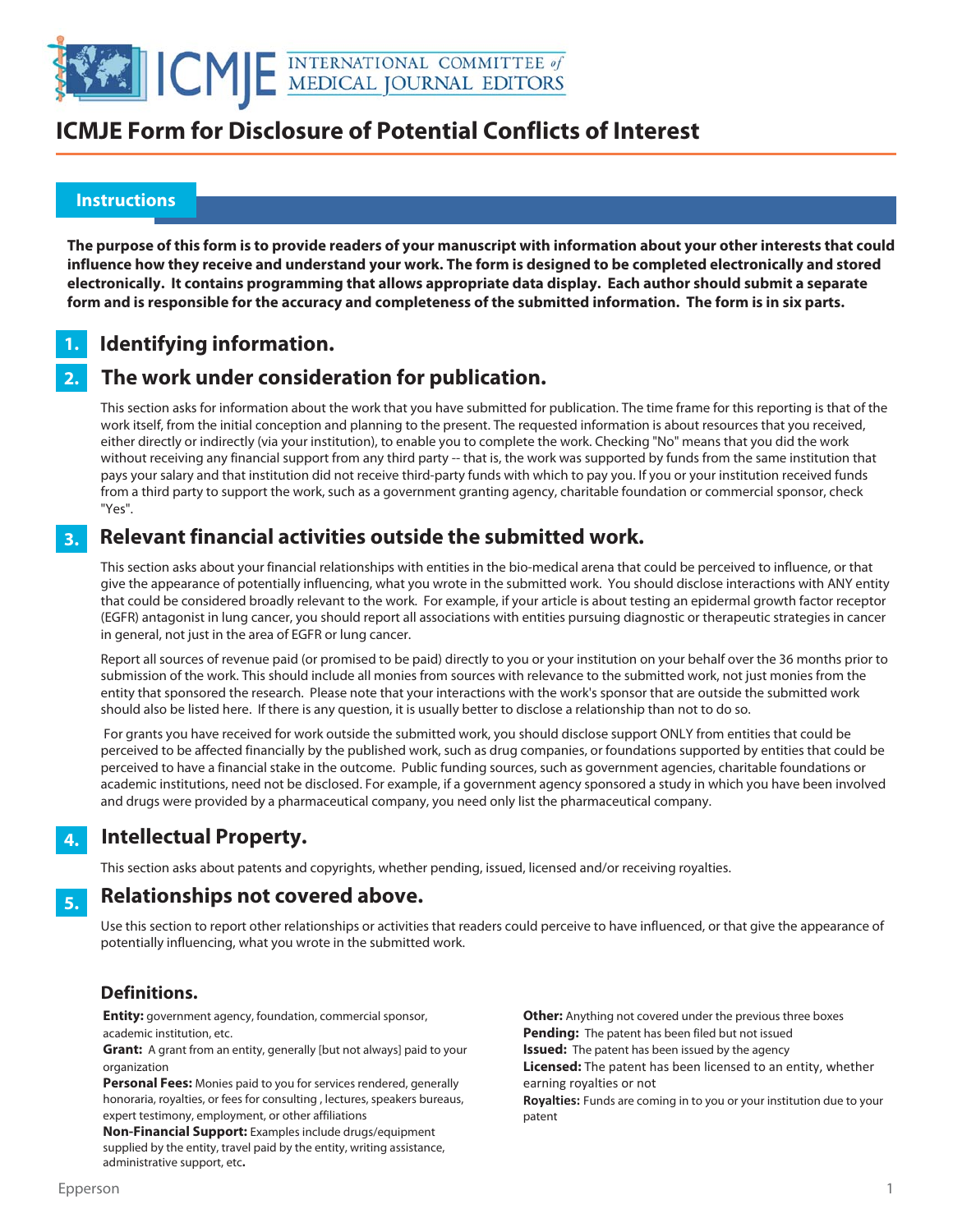

# **ICMJE Form for Disclosure of Potential Conflicts of Interest**

| <b>Section 1.</b>                                                                                                                                                                                                                                                                                                                                                                  | <b>Identifying Information</b>                                                                                                                                                                                                                                                                                                                                                                                                                                        |                            |  |  |  |  |  |  |  |
|------------------------------------------------------------------------------------------------------------------------------------------------------------------------------------------------------------------------------------------------------------------------------------------------------------------------------------------------------------------------------------|-----------------------------------------------------------------------------------------------------------------------------------------------------------------------------------------------------------------------------------------------------------------------------------------------------------------------------------------------------------------------------------------------------------------------------------------------------------------------|----------------------------|--|--|--|--|--|--|--|
| 1. Given Name (First Name)<br>Richard                                                                                                                                                                                                                                                                                                                                              | 2. Surname (Last Name)<br>Epperson                                                                                                                                                                                                                                                                                                                                                                                                                                    | 3. Date<br>18-October-2019 |  |  |  |  |  |  |  |
| 4. Are you the corresponding author?                                                                                                                                                                                                                                                                                                                                               | $\sqrt{}$ Yes<br>No                                                                                                                                                                                                                                                                                                                                                                                                                                                   |                            |  |  |  |  |  |  |  |
| 5. Manuscript Title<br>Histological Analysis of a Retrieved Porous Tantalum Total Ankle Replacement: Case Report                                                                                                                                                                                                                                                                   |                                                                                                                                                                                                                                                                                                                                                                                                                                                                       |                            |  |  |  |  |  |  |  |
| 6. Manuscript Identifying Number (if you know it)<br>CC-D-19-00379                                                                                                                                                                                                                                                                                                                 |                                                                                                                                                                                                                                                                                                                                                                                                                                                                       |                            |  |  |  |  |  |  |  |
|                                                                                                                                                                                                                                                                                                                                                                                    |                                                                                                                                                                                                                                                                                                                                                                                                                                                                       |                            |  |  |  |  |  |  |  |
| <b>Section 2.</b>                                                                                                                                                                                                                                                                                                                                                                  | The Work Under Consideration for Publication                                                                                                                                                                                                                                                                                                                                                                                                                          |                            |  |  |  |  |  |  |  |
| Did you or your institution at any time receive payment or services from a third party (government, commercial, private foundation, etc.) for<br>any aspect of the submitted work (including but not limited to grants, data monitoring board, study design, manuscript preparation,<br>statistical analysis, etc.)?<br>Are there any relevant conflicts of interest?<br>No<br>Yes |                                                                                                                                                                                                                                                                                                                                                                                                                                                                       |                            |  |  |  |  |  |  |  |
| <b>Section 3.</b>                                                                                                                                                                                                                                                                                                                                                                  |                                                                                                                                                                                                                                                                                                                                                                                                                                                                       |                            |  |  |  |  |  |  |  |
| Are there any relevant conflicts of interest?                                                                                                                                                                                                                                                                                                                                      | Relevant financial activities outside the submitted work.<br>Place a check in the appropriate boxes in the table to indicate whether you have financial relationships (regardless of amount<br>of compensation) with entities as described in the instructions. Use one line for each entity; add as many lines as you need by<br>clicking the "Add +" box. You should report relationships that were present during the 36 months prior to publication.<br>Yes<br>No |                            |  |  |  |  |  |  |  |
| <b>Section 4.</b>                                                                                                                                                                                                                                                                                                                                                                  | <b>Intellectual Property -- Patents &amp; Copyrights</b>                                                                                                                                                                                                                                                                                                                                                                                                              |                            |  |  |  |  |  |  |  |
| Do you have any patents, whether planned, pending or issued, broadly relevant to the work?<br>Yes<br>No.<br>✓                                                                                                                                                                                                                                                                      |                                                                                                                                                                                                                                                                                                                                                                                                                                                                       |                            |  |  |  |  |  |  |  |

If yes, please fill out the appropriate information below. If you have more than one entity press the "ADD" button to add a row. Excess rows can be removed by pressing the "X" button.

| Patent: |  |  | Pending   Issued   Licensed   Royalties   Licensee | <b>Comments</b>                                                                                       |  |
|---------|--|--|----------------------------------------------------|-------------------------------------------------------------------------------------------------------|--|
|         |  |  |                                                    | C. Saltzman, University of<br>lowa Research Foundation<br>royalties received from<br>Zimmer TM Ankle. |  |